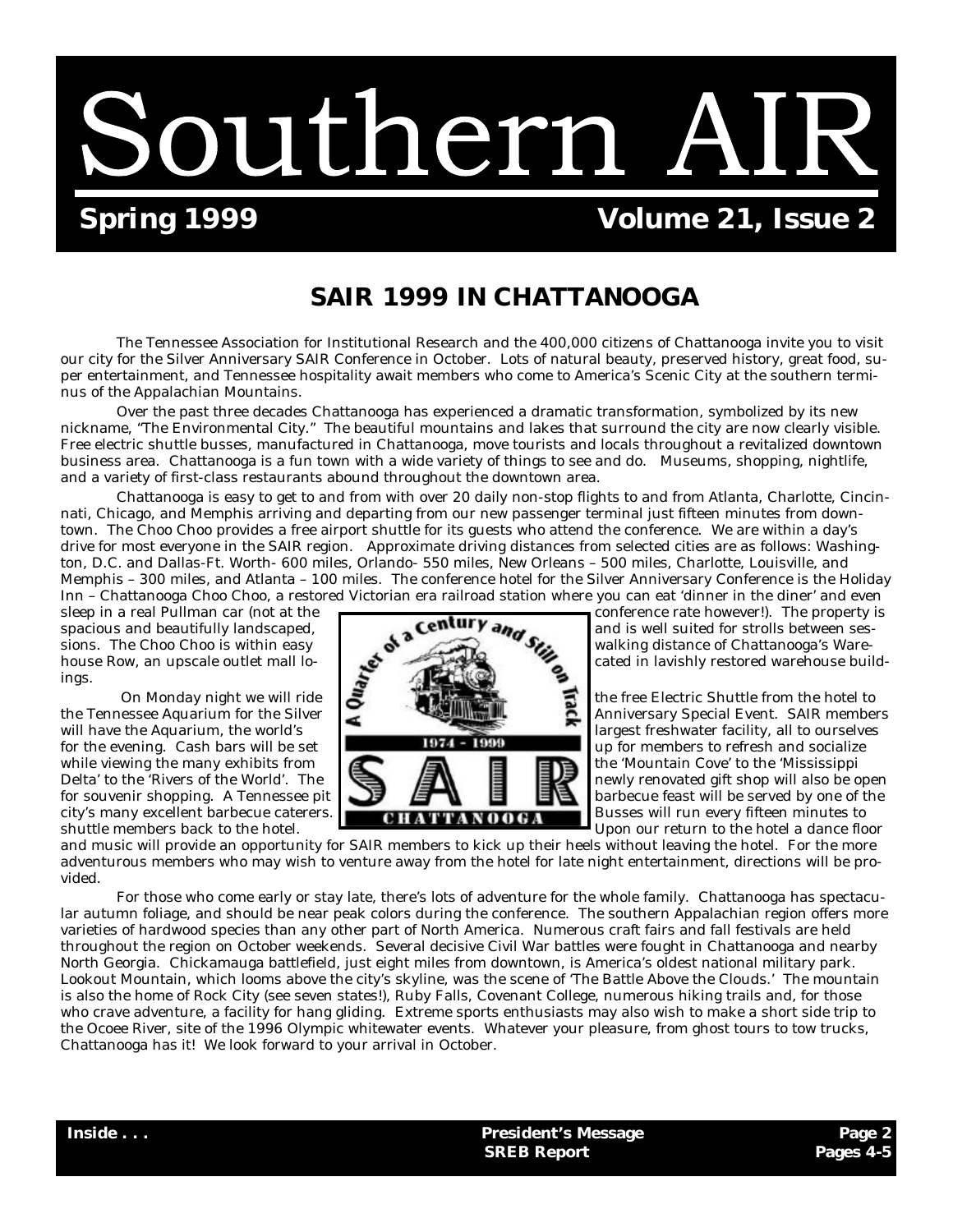# **S A I R**

## **The Southern Association for Institutional Research**

**President** Glenn James Tennessee Technological University

> **Vice President/ President Elect** Gerry Dizinno St. Mary's University

**Past President** John Kalb Florida State University

**Treasurer** Hannelore Delbridge University of Alabama

**Secretary** Myrtes Dunn Green Stillman College

**Members at Large** Sam Baldwin Clark Atlanta University

JoAnne Lowe University of Georgia

Marcia Harrington Virginia Tech

Sam Lowther Auburn University

Editor, *Southern AIR* Mary Beth Adams Institutional Studies and Services University of Alabama at Birmingham 420 Administration Building 701 20th Street South Birmingham, AL 35294-0104 (205) 934-3254 Fax: (205) 934-3179 Email: marybeth@uab.edu

Please submit materials for the next issue of *Southern AIR* by the first of September 1999.

# **President's Message . . . From Glenn James**

 This year marks the twenty-fifth anniversary of the Southern Association for Institutional Research. As part of the recognition of our association anniversary, SAIR has produced a commemora-



tive pin, which has been distributed to all SAIR members. The remaining pins will be available to new members while the supply lasts.

 A strong contingent of SAIR members wore their SAIR pins at the AIR Forum in Seattle at the end of May, helping to announce the SAIR anniversary year and providing some promotion of the 1999 SAIR conference as well. Thank you to all of you who wore your SAIR pins at the Forum! (And a special thank you to Larry Jones for his re-creation/demonstration of a nearby building implosion at the SAIR Special Interest Group meeting at the Forum. Larry proved that he is always ready for any contingency!)

 I invite you to wear your pin at state institutional research association meetings this year, and of course at the 1999 SAIR conference in Chattanooga, Tennessee, in October.

 As depicted in the 1999 SAIR conference theme, "A Quarter of a Century and Still on Track," SAIR and its members have many accomplishments from the first 25 years of the association. We have much to celebrate and much to anticipate, as our SAIR



family prepares for a bright and continuously evolving future.

 It is an exciting time— and a challenging time— to be an institutional researcher! As we consider the lessons learned during the first 25 years of SAIR and look ahead into the coming new millennium, the 1999 SAIR conference in Chattanooga will be a terrific opportunity to share and to learn about how we can capitalize on our successes and move for-

ward into the future.

 So, plan now to be in Chattanooga in October, and join in wearing your SAIR pin at IR meetings between now and then— and especially in Chattanooga. Please invite colleagues who have not attended a SAIR conference to come to Chattanooga and join in the professional development opportunities— and the celebration!

 More news about the anniversary and the conference will be coming to you in the next several months, but meanwhile, please consider the pin to be a special reminder of what promises to be a very special year for SAIR!

Best wishes for a great Summer!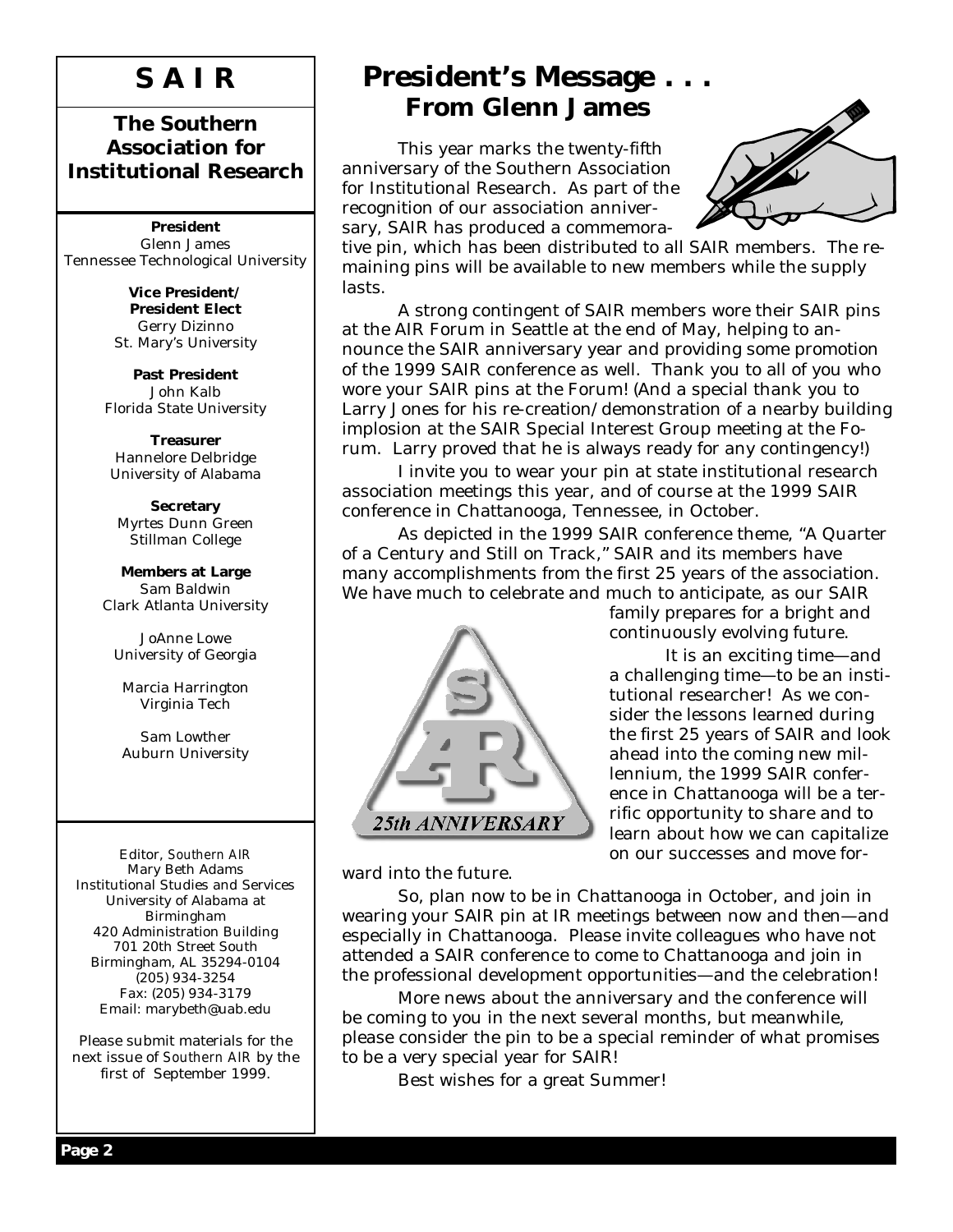## **COMING IN JUNE: SREB 1998/1999 HIGHER ED** *FACT BOOK*

 The South, once called "the nation's No. 1 economic problem" by President Franklin Roosevelt, today is the "locomotive powering the American economy." This claim first was made not by Southerners but by the widely respected British magazine, *The Economist*.

 How did this happen within the span of 60 years? Advancing education, particularly that of the region's colleges and universities, clearly played a central role.

 Pursuing advances in education is the cornerstone of the Southern Regional Education Board. The SREB helps its member states chart their progress and stay on course for lasting, long-term improvements. The *SREB Fact Book on Higher Education* has been an important source of comparative information for policy-makers, educators and journalists for more than 40 years.

 Using the latest information from the SREB's extensive databases, the *Fact Book* contains detailed national and state data on demographics, economics, elementary and secondary school enrollments, high school graduates, government revenues and expenditures, college enrollments, student characteristics, degrees granted, tuition and fees, financial aid to students, characteristics and salaries of faculty and administrators, and college and university revenues and expenditures.

 Since the publication of the last *Fact Book*, Delaware has become a member of the Southern Regional Education Board, and we are pleased to add Delaware data to this edition. In nearly every case, historical trends have been recalculated to include Delaware in regional statistics. As a result, averages and totals for the SREB states in this *Fact Book* are different from those published in previous editions.

 Published along with the new edition of the *Fact Book* are 16 state-specific reports highlighting the trends in each of the member states. These reports are useful for slide-shows and, along with the *Fact Book*, are a source of quick dramatic comparisons. All the databases for the *Fact Book* and copies of the state highlights will be on the SREB web site (www.sreb.org) in mid-June.

 Copies may be obtained from Publications@SREB.org or from SREB Publications at 404-875-9211 (voice) or 404-872-1477 (fax).

— contributed by Joe Marks

## **UPCOMING EVENTS**

**July 14-18 — AIR Information Technology Institute, Indianapolis July 24-28— SCUP, Atlanta July 31-August 4 — AIR Applied Statistics Institute, Santa Barbara, CA August 11-15, 1999 — AIR Foundations Institute, Washington, D.C. October 16-19, 1999 — SAIR, Chattanooga**

### **1999 SAIR CONFERENCE PLANNING COMMITTEES AND CHAIRPERSONS**

*Program Chair:* Gerry Dizinno St. Mary's University

*25th Anniversary:* Larry Jones University of Georgia

*Equipment/Software Demos:* Nora Ernst, Bonnie Riggs Chattanooga State Technical Community College

*Evaluation & Facilitators:* Tom Martin Collin County Community College District

*Information/Help Desk:* Kelly Parker University of Tennessee at Chattanooga

*Local Arrangements:* Dick Gruetzemacher University of Tennessee at Chattanooga

*Newcomers:* Marcia Harrington Virginia Tech

*Panels:* Jim Eck Samford University

*Papers:* Sam Lowther Auburn University

*Registration:* Hannelore Delbridge University of Alabama

*Roundtables:* Hansel Burley Texas Tech

*Speakers:*

 Debbie Dailey Georgetown University Karen Gentemann George Mason University

(continued on next page)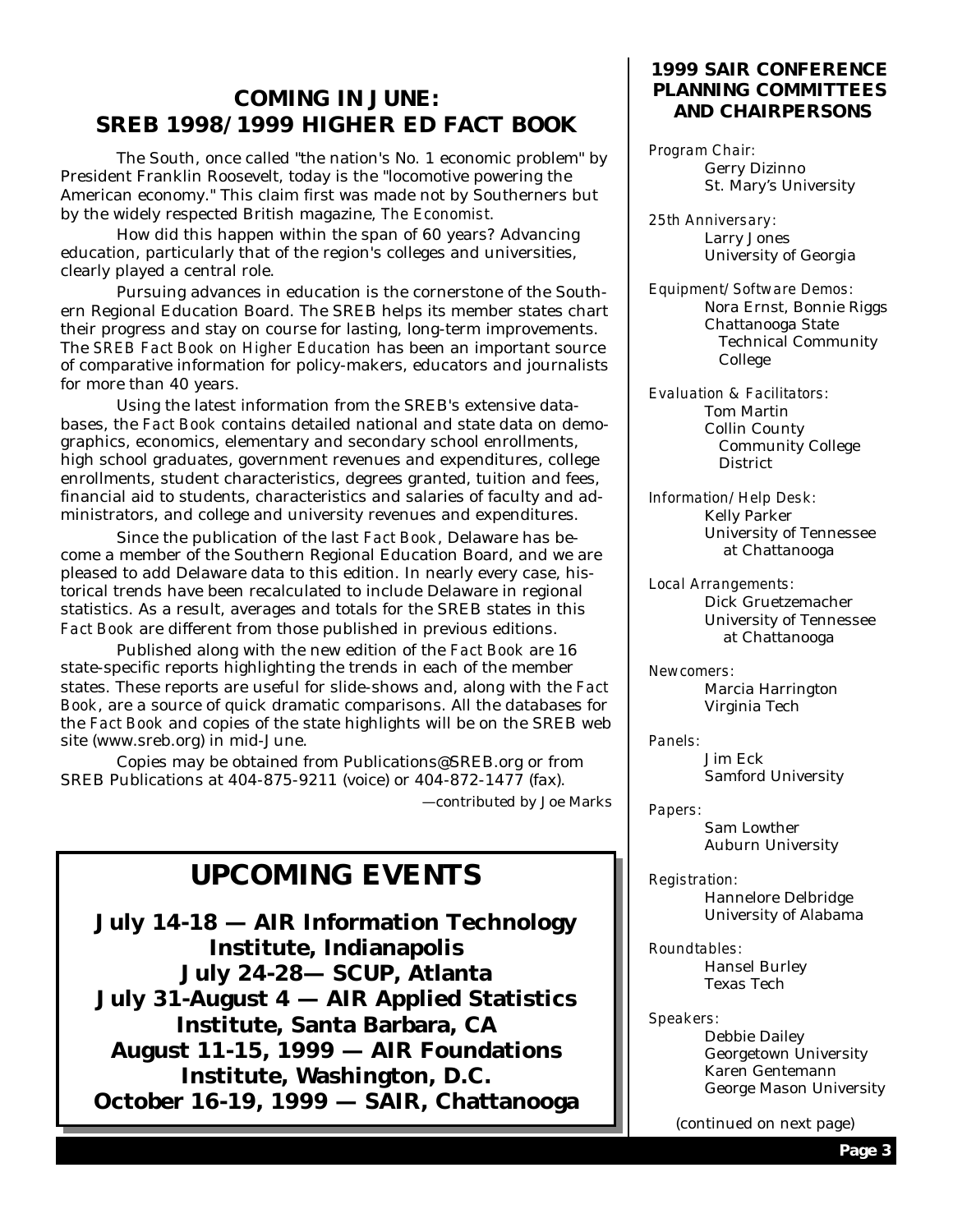#### **1999 SAIR CONFERENCE PLANNING COMMITTEES AND CHAIRPERSONS (continued from page 3)**

*Special Interest Groups:* Marcia Conston Benedict College

*Special Projects:* Deb Barshafsky Medical College of GA

*Sponsors/Exhibits:* Joseph Hoey Georgia Tech

*Workshops:* JoAnne Lowe University of Georgia

*Website:*

 Mike Gilbert University of Tennessee at Knoxville



*Watch your mail for the ballot to elect SAIR officers for the coming year. Be sure to return it promptly to John Kalb, chair of the Nominating Committee. Your vote counts!*

**KEEP COMPANY WITH THOSE WHO MAKE YOU BETTER**

**— English saying**

## **TRENDS AND FORECASTS AT A GLANCE FROM THE SREB** *FACT BOOK*

 Region is growing and more diverse: Growth in the SREB region will continue to outpace the national growth rate well into the next century. About 1 million more people each year will live in SREB states. Today there are more than twice as many children under age 18 as people age 65 and older. By 2025 the numbers will be nearly equal. Then, those 65 and older will represent 20 percent of the population, compared with 13 percent today. This increase of 12.3 million senior citizens accounts for 44 percent of the nation's increase in that age group. At the same time, there will be more than 101,000 additional high school graduates each year between now and 2008. The population also will become more ethnically diverse. By 2025, 21 percent of the population will be black and 15 percent Hispanic.

 Southern economy set the pace: Between 1988 and 1998 more than 9.4 million new jobs - more than half of the new jobs nationwide were created in the SREB region. In the late 1950s, only three SREB states had an average per-capita income equal to at least 90 percent of the U.S. average. Today half of the SREB states can make that claim.

 More in college, more graduates: The percentage of college graduates in the region's population today is higher than the percentage of high school graduates in the region's population in 1940. Even with this dramatic improvement, the region's educational attainment remains below the national average. Progress continues, and between 1986 and 1996 the SREB region accounted for 55 percent of the nation's total increase in college enrollment - an impressive statistic for a region with about one-third of the nation's colleges and one-third of its total college enrollment.

 Almost half of the SREB region's enrollment growth from 1986 to 1996 was in two-year colleges, which now enroll about 38 percent of all college students and 44 percent of undergraduate students. Undergraduate students make up 87 percent of the college students in the SREB region, and most undergraduates (86 percent) attend public colleges and universities. Women make up about 57 percent of undergraduate students, 64 percent of graduate students and about 40 percent of students in professional programs. Women represent almost 70 percent of the region's growth in enrollment. The number of black students has increased more than twice as fast as total enrollment - resulting in almost 252,900 additional African-American students in college. Black students now account for more than 16 percent of all college students in the SREB region.

 Degree production in the SREB region is up at every level, from associate's degrees to doctorates and professional degrees. The regional increases outpaced the national rates of increase in every category. The importance of degrees will increase as job openings requiring at least a bachelor's degree grow faster than any other type of jobs and, somewhat paradoxically, the job market for college graduates becomes increasingly competitive.

 Financial strain for colleges remains despite improvements: From 1994 to 1999, growth in state tax funds for higher education rebounded from the low growth over the previous five-year period. However, the per-student increase amounts to about \$70 over the last 10 years when consideration is given to inflation, enrollment growth and funding increases from state appropriations and from tuition and fees. (continued on page 5)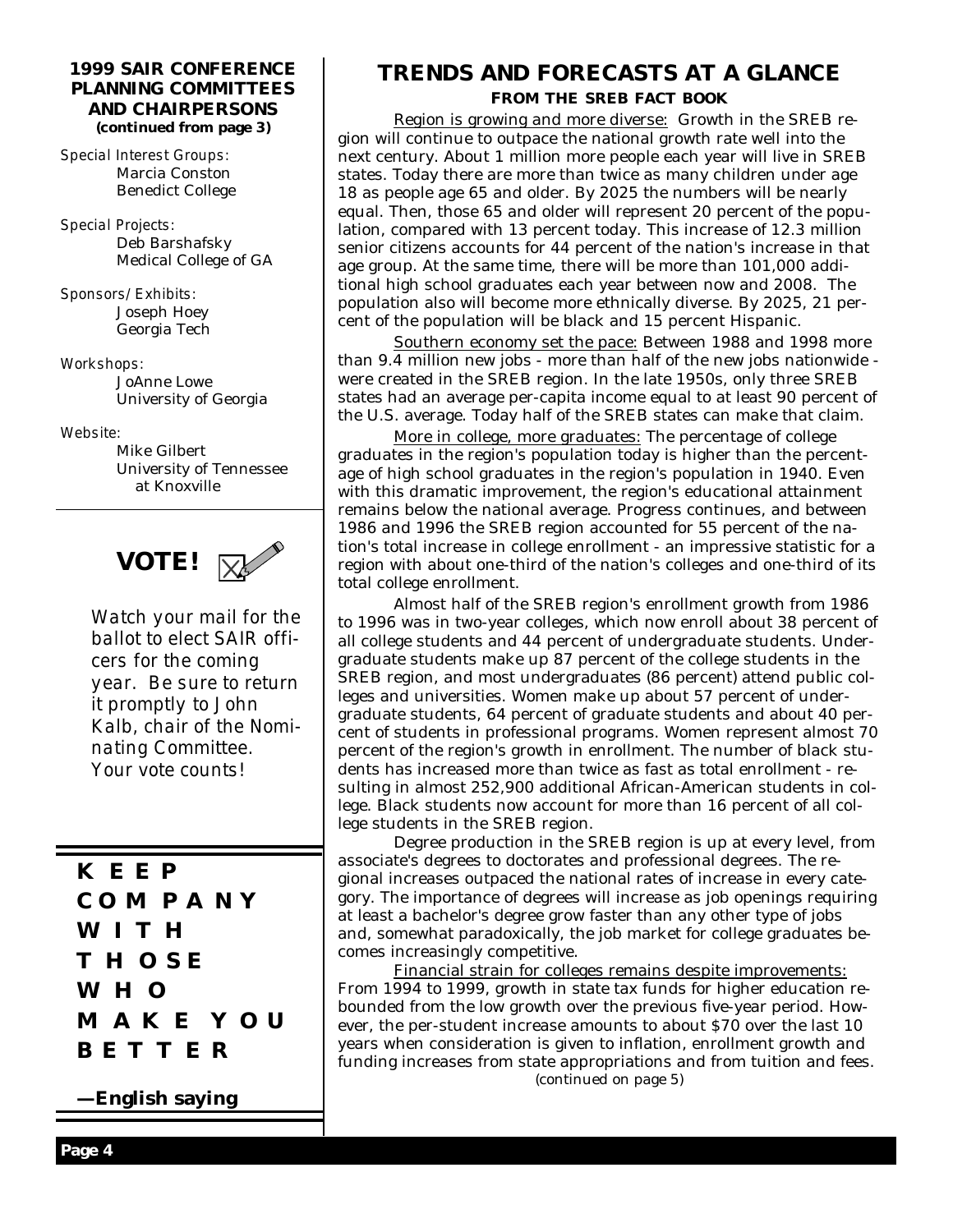## **TBCU NEWS**

 The 25th Anniversary celebration of TBCU was a tremendous success. "Thank you" is extended to each of the individuals sharing in the celebration of the special interest group and its tribute to Dr. Charles I. "Godfather" Brown. It was indeed a moving experience with each of us witnessing a great moment in AIR history - the speechlessness of Charlie!

 The celebration was held in the Grand Crescent Room at the Westin Hotel. Program chairperson Samuel Baldwin opened with an overview and purpose of the gathering. Tributes were given by AIR President Dr. William R. Fendley, AIR Vice President Dr. Marsha V. Krotseng, AIR Executive Director Dr. Terrence Russell, VP-Elect Dr. Michael Middaugh and SAIR President Dr. Glenn James. Dr. Donald Reichard, Dr. Gerald McLaughlin, and Dr. John A "Tony" Williams provided Charlie anecdotes. All of the tributes were moving and spoke to the "vintageness" of our beloved Charlie. Attendees received commemorative booklets with photographs and written tributes to Charlie as well as a book on the history of the SIG written by Charlie. A videotaped presentation of scenes of TBCU members from AIR and SAIR conferences was made.

 The crowning moment was the presentation of the newly designed Dr. Charles I. "Godfather" Brown Service Award to Charlie. The plaque spoke to the prowess of Charlie on the tennis court with an image of a tennis player serving the ball and a service emblem affixed. Kudos to Samuel Baldwin, Mimi McDaniel and Terry Russell for all of their efforts to insure a successful event.

 Charlie was also recently recognized with a "roast" by the Wizard Tennis Association, which he founded. In addition, the C.I. Brown Educational Scholarship has been endowed at Fayetteville State.

 In Alabama, Mimi McDaniel, Brenda Bryant and Monica Presswood Smith (Alabama State University) were recently elected to the executive committee for the Alabama Association for Institutional Research. Mimi was inducted into Pi Alpha Alpha national honor society for public administrators and Pi Sigma Alpha national honor society for political science at Auburn University Montgomery and was elected vice president for Pi Alpha Alpha. Myrtes Green (Stillman College) was appointed Dean of Education and Director of Planning.

 Congratulations to Dr. Baba Adam on his move to Santa Rosa Junior College, where he is Dean/Director of IR. His new demographics are: 1501 Mendocino Avenue, Santa Rosa Junior College, Santa Rosa CA, 85401; e-mail aba\_adam@garfield.santarosa.edu; voice 707/522.2733.

(continued on page 6)



**As of the end of May, SAIR has 402 members an all-time high!**

## **FORECASTS SREB TRENDS AND**

(continued from page 4)

 Colleges' spending patterns have shifted significantly. Colleges spend proportionately less on instruction, academic and administrative support, and building operations and maintenance. They spend more on research and, especially, on scholarships and fellowships for students. Faculty salaries in public four-year colleges and universities in the SREB region in the last five years have increased twice as fast as the national average when adjusted for inflation. But over the period of growth from the late 1980s to the late 1990s, funding for higher education did not keep pace with other items in state and local government budgets.

 Students carry a greater financial burden: As governments' appropriations for public colleges and universities slowed, tuition and fees became a source of increased revenues jumping from 15 percent to 20 percent of the average public four-year college's budget. The average annual cost of attending a private university is now about \$23,500. It now costs about \$7,800 per year to attend a public four-year university and about \$4,300 per year to attend a public two-year college. For families with the lowest annual incomes, the rising cost of attending college has a dramatic effect, and the effect is considerable for middle-income families. When the annual cost of attending public universities is adjusted for inflation, students today pay 53 percent more than students paid 20 years ago - \$2,700 more per year in 1998 currency.

— contributed by Joe Marks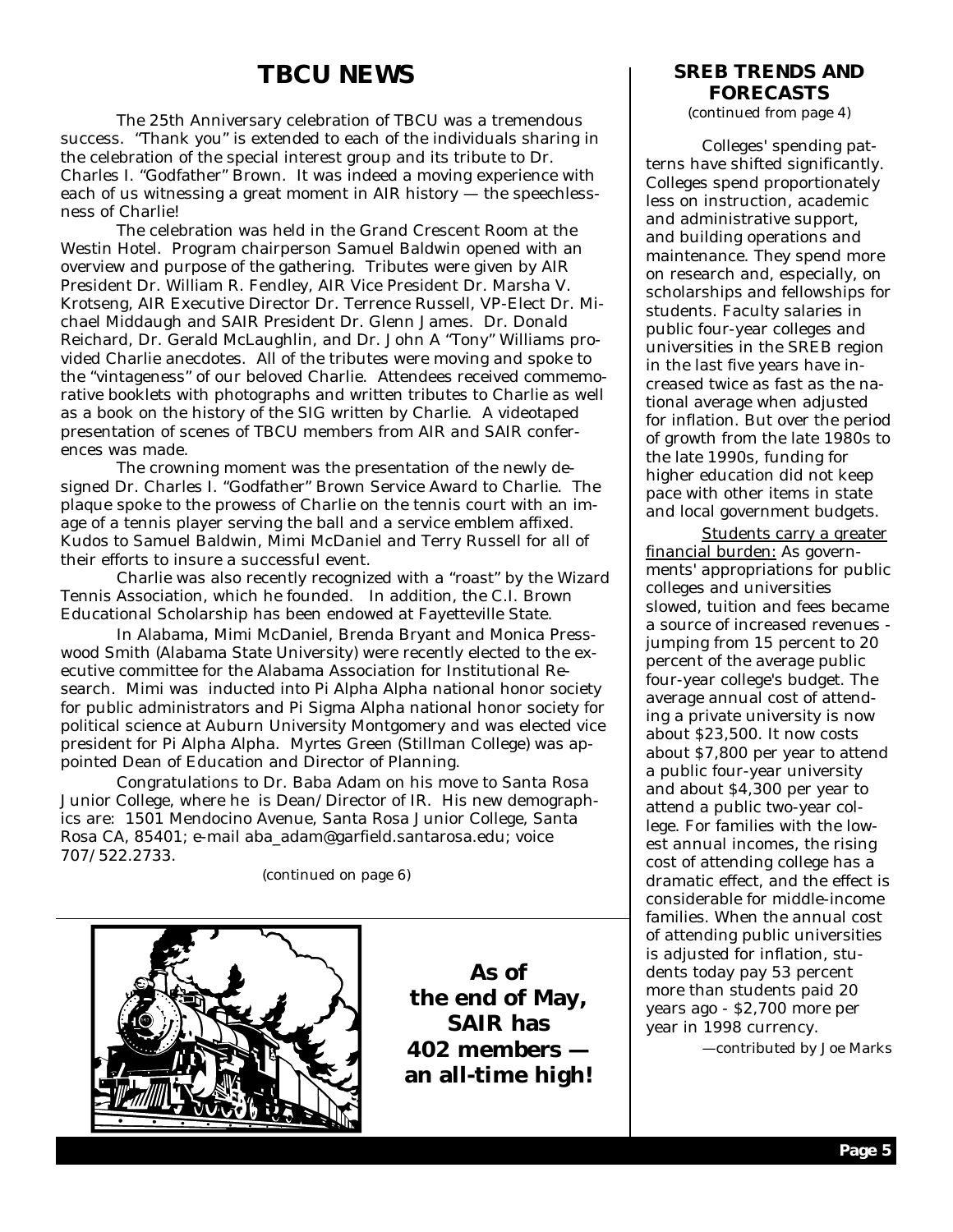### **COMINGS AND GOINGS**

 *Dr. John Milam* has moved from George Mason University, where he held various IR positions, to the University of Virginia, where he will be a Research Associate Professor affiliated with the Center for the Study of Higher Education. While he is moving out of the day-to-day work of IR, his research and teaching will continue to focus on web database applications in higher education. Dr. Milam will continue to help maintain the websites for SAIR, AIR, and Internet Resources for Institutional Research; he also hopes to be more involved in web-enabled IR and policy analysis at the national level.

 *Gerry McLaughlin* has retired from his position as Director of Institutional Research and Planning Analysis at Virginia Tech. He began his new position as Director of Institutional Planning and Research at DePaul University on April 1.

 There is sad news of the death of one of our colleagues, *Chuck Elton* of the University of Kentucky. Chuck was an inspiration to all of us, and no finer gentleman ever gave of himself the way Chuck did to develop the scholarship of our profession. We are fortunate as an organization to have had the opportunity to recognize him at last year's AIR Forum. He will live on in many ways. Our sympathy goes out to his family and friends.

### **TBCU** (continued from p. 5)

Congratulations also to Mrs. Jane Mosely, Morehouse School of Medicine, who recently received her Masters of Public Health degree from the institution.

— contributed by Myrtes Green

## **SAIR FINANCIAL STATEMENT 1st Quarter of 1999**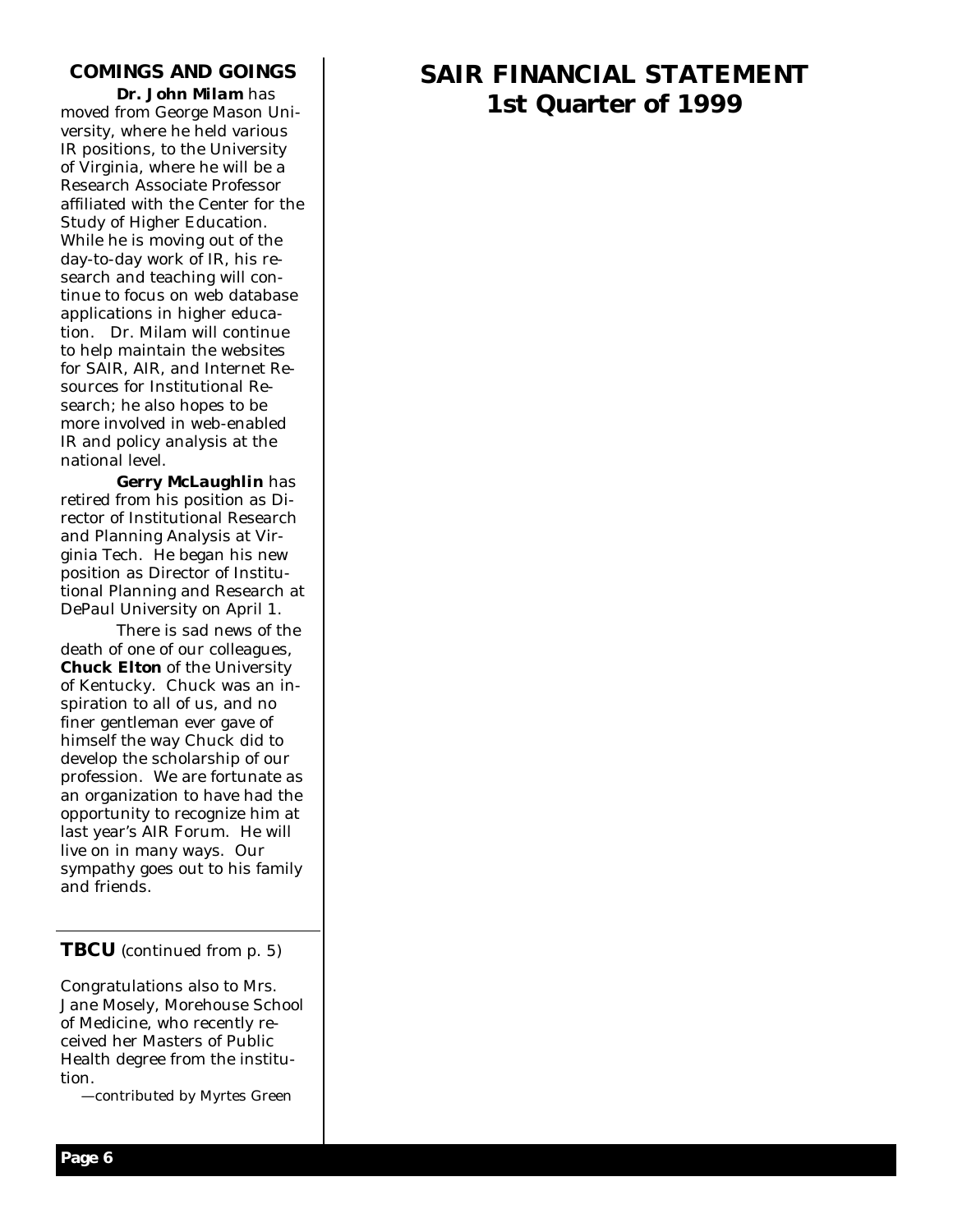# **NOMINATIONS SOUGHT FOR SAIR SERVICE AWARDS**

SAIR members are invited to nominate deserving colleagues for one of the following awards and recognitions. SAIR has established three awards to recognize the contributions of members to the Southern Association or to the field of institutional research.

#### *The James R. Montgomery Outstanding Service Award*

 This award is given to an individual who has made a significant contribution to SAIR over an extended period of time. Nominees must have been a SAIR member for over five years and cannot be a member of, or a candidate for, the Board of Directors during the year nominated. In addition, two of the following criteria must be met:

- 1) has been a member of the Board of Directors or a chair of either a conference or a presidentially appointed committee;
- 2) has been an officer of, or a recognized leader in the establishment of, a state or special interest group which has been associated with SAIR;
- 3) has made a professional contribution to SAIR by being actively involved in a combination of the following:
	- a) has presented contributed papers at a SAIR conference;
	- b) has organized, offered or acted as a primary participant in workshops at the SAIR annual conference or at workshops sponsored by an affiliated SAIR organization or group;
	- c) has contributed in some other specific significant way that has advanced the professionalism of SAIR.

#### *SAIR Special Recognition Unsung Hero/Heroine Award*

 This award recognizes the ongoing contributions of a member to SAIR and to the field of institutional research and planning in the broadest sense. This award honors individuals whose effort and initiative might not otherwise receive public recognition. The types of effort to be considered include management assignments, innovative projects or ideas, development of new initiatives, or other ongoing service to SAIR, *other than as an elected officer.* [For purposes of this award, "officer" is defined as President, Secretary or Treasurer.]

- All members of SAIR are eligible to receive the award with the following exceptions:
- 1) A person who has previously won the award.
- 2) Officers of SAIR shall not be eligible until five years have passed since completion of their most recent term of office.

#### *Distinguished Membership Award*

 Distinguished Membership may be awarded to members or former members who have made distinguished contributions to institutional research. This award is a meaningful recognition of significant effort in the field of institutional research. Distinguished Membership status is retained for the lifetime of the individual. (Persons retiring from active service in institutional research may be recognized through the award of emeritus membership rather than with the Distinguished Membership Award.)

A member or former member nominated for Distinguished Membership should meet the following qualifications:

- 1) Has been an active and contributing member of SAIR.
- 2) Has contributed substantially to the field of institutional research over an extended period of time, either in the practice of institutional research or in a supporting role (e.g. faculty, college president).
- 3) Has influenced higher education policies and practice through work or research.

#### **To nominate someone for one of the above award, prepare a letter of nomination addressing the qualifications specified above, provide appropriate documentation, and transmit to:**

 **Mr. Sam Lowther Executive Director Office of Planning and Analysis 203 Samford Hall Auburn University, AL 36849-5111**

**Call (334) 844-4765 or e-mail lowthgs@auburn.edu for any questions related to these awards. Nominations may be made at any time throughout the year, but should be received by August 15 in order to be considered for the current year.**